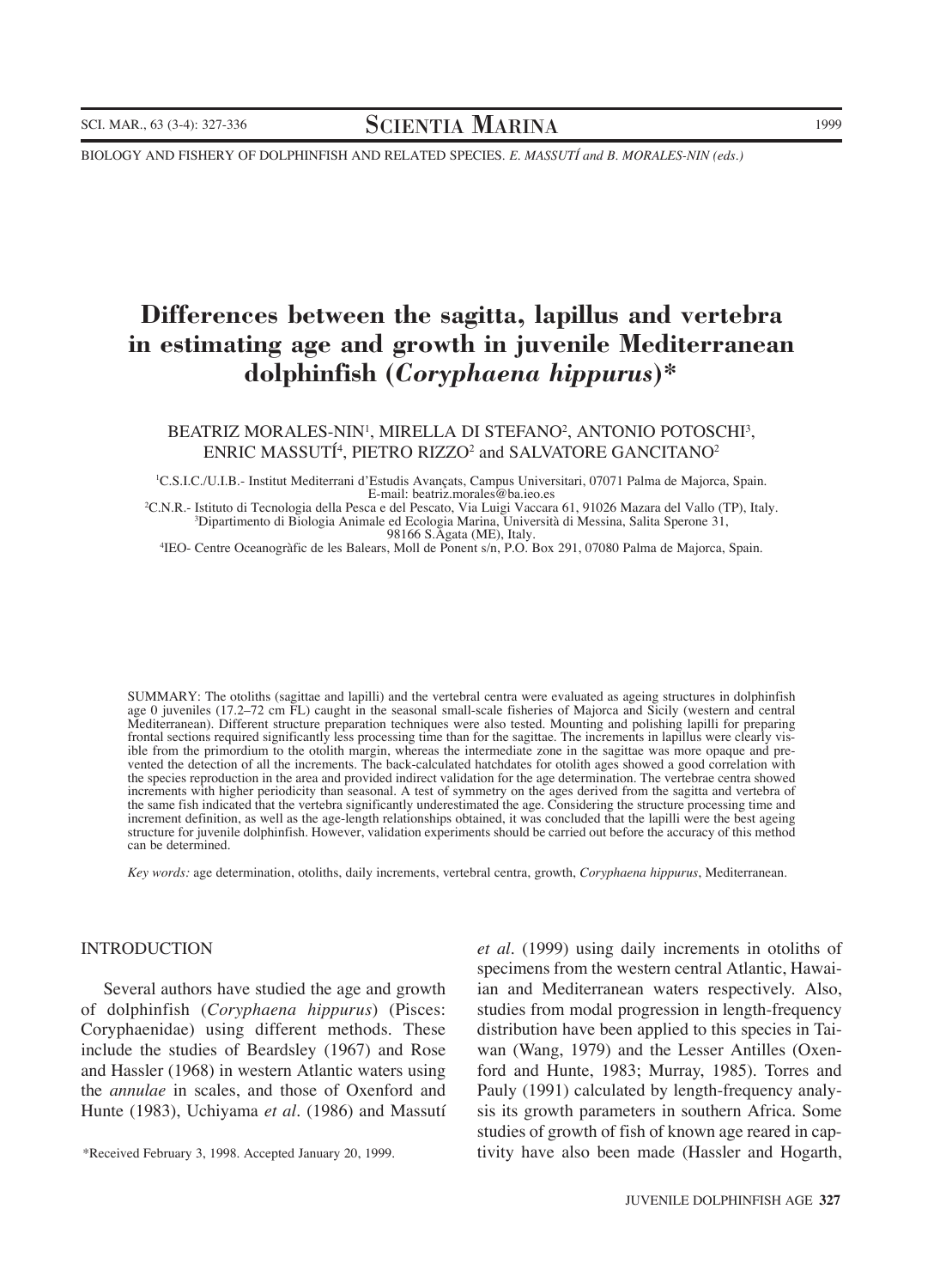TABLE 1. – Summary of the dolphinfish bony structures used in age determination: number of samples studied, fish fork length (FL) range and the laboratories by area carrying out the studies (Majorca: IMEDEA: Institut Mediterrani d'Estudis Avançats; COB: Centre Oceanogràfic de les Balears; East Sicily: UM: Universitá di Messina; West Sicily: ITPP: Istituto di Tecnologia della Pesca e del Pescato).

| Ageing structure  | Number aged |       | Length range (cm) |               | Laboratory  | Area               |
|-------------------|-------------|-------|-------------------|---------------|-------------|--------------------|
|                   | Females     | Males | Females           | Males         |             |                    |
| Sagittae otoliths | 73          | 52    | 19-58.5           | $16.5 - 58$   | IMEDEA/COB  | Majorca            |
| Sagittae otoliths | 198         | 130   | 18.2-72           | 17.2-64.5     | UM          | <b>East Sicily</b> |
| Lapilli otoliths  | 289         | 142   | $26 - 53$         | $27 - 53$     | <b>ITPP</b> | West Sicily        |
| Vertebrae         | 198         | 130   | 18.2-72           | $17.2 - 64.5$ | UM          | East Sicily        |

1977; Szyper *et al.*, 1984; Ostrowski *et al.*, 1989; Benetti *et al.*, 1995).

The objective of the present paper was to assess the age and growth patterns of juvenile dolphinfish using different bony structures. For this purpose, the sagittae and lapilli otolith microstructures were studied and age and growth were estimated using vertebral and otolith increment counts. These studies focused on the juvenile fish, which are the objective of the Mediterranean small-scale fishery, using fish aggregation devices in Sicilian and Majorcan waters from summer to autumn.

## MATERIAL AND METHODS

During the 1995 and 1996 fishing seasons, juveniles selected to cover the length size distribution of both sexes were obtained from Sicilian and Majorcan catches. In the laboratory, the fork length (FL) of each fish was measured to the nearest millimetre, with the total weight (accurate to the nearest  $0.1\ \text{g}$ ) and sex also being recorded. Table 1 summarises the

number of samples for each ageing material (lapilli, sagittae and vertebrae), the fish length range and the laboratory carrying out the study.

## **Sagittae preparation and reading**

The sagittae were read using two methods. In IMEDEA laboratory the sagittal otoliths (n=212) were embedded in heat hardening epoxy resin, slightly slanted, in order to obtain a section from the core to the dorsal side. They were then ground and moistened with immersion oil to improve their clarity before reading. Sequential grinding was accomplished with a graded series of carborundum grits and final polishing with  $0.3 \mu$ m alumina paste. Otoliths were read under a light microscope, coupled to a high-resolution video camera and monitor system, following standard procedures (Campana and Neilson, 1985; Morales-Nin, 1992). Growth increments were counted from the core to the edge of the antirostrum (Fig. 1). Otoliths were read independently by two readers, from CSIC/UIB and from COB, and the results were accepted only if the read-



FIG. 1. – Frontal section of a dolphinfish sagitta showing the reading radius (R) and an opaque zone in the intermediate otolith structure.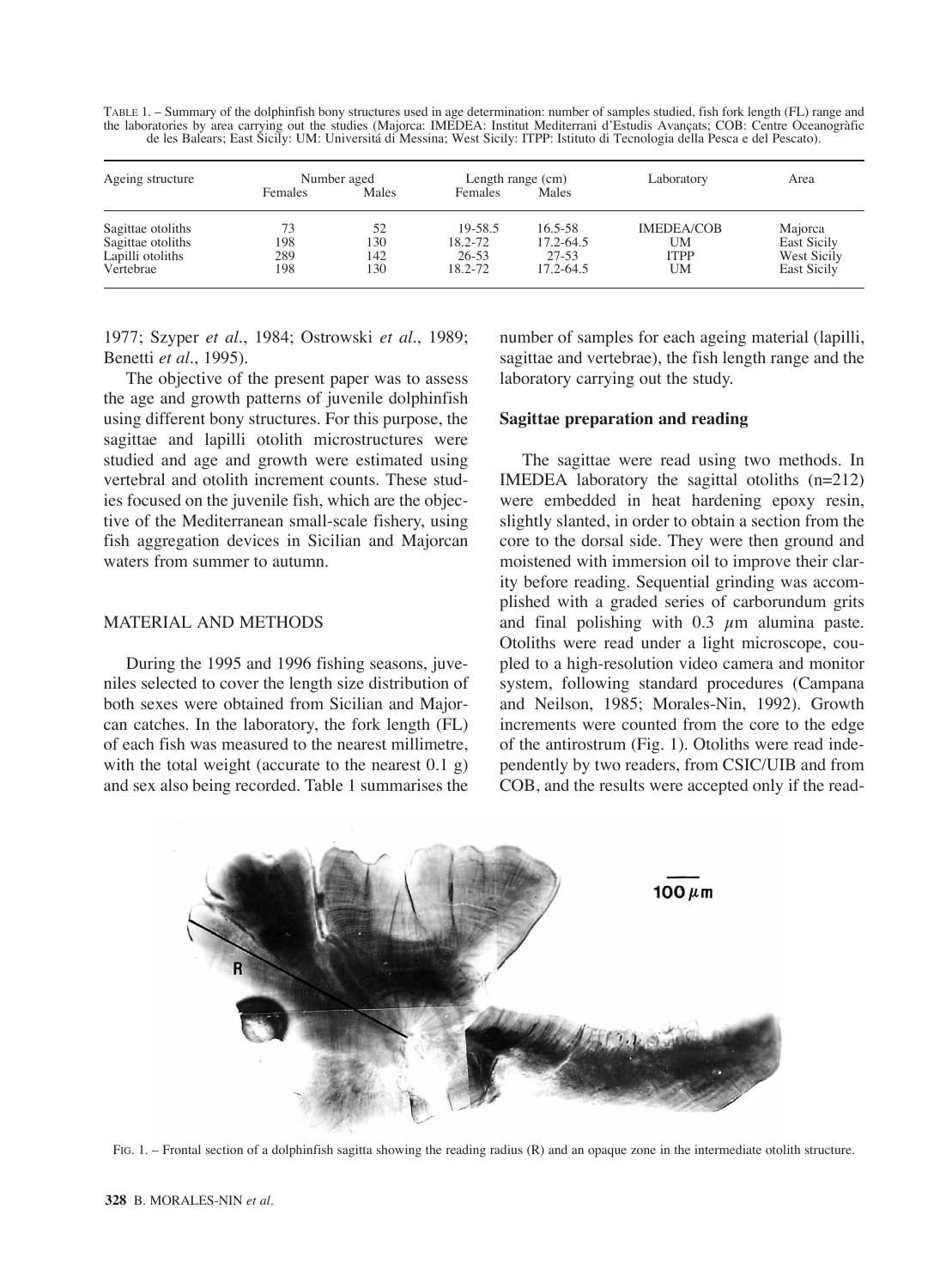

FIG. 2. – Frontal section of a dolphinfish lapillus showing the reading radius (line) and the nucleus (N).

ings were coincident or the difference in the number of increments between the readings was <5%. Growth increments were counted at 500x and verified at 1000x.

In Messina University the sagittae were mounted on a slide using Eukitt as the mounting medium and they were polished as already described for the Majorca laboratory. Then the otoliths were removed with xylol and mounted on a fresh slide with methyl benzoate and a cover slide. The otoliths were read under a light microscope at magnifications of 100x and 400x. Incremental counts were made beginning at the first clearly defined mark that encircled the primordium. This mark defines the outer edge of the nucleus.

# **Lapilli preparation and reading**

The lapilli were mounted on slides with their internal side facing up, using Protexx as a mounting medium, following the methodology developed for cephalopod statoliths (Jereb *et al.*, 1996). Repositioning of the otoliths with a needle ensured the correct otolith orientation with respect to the polishing plane. Grinding was done by hand using wet sandpaper of 10-12 mm grit. The process was controlled frequently under the microscope. Once the reading plane was reached, the otoliths were washed, a drop of Canada Balsam and a cover slide were placed on top and they were dried at 100°C for one hour.

The lapilli were read with a microscope at 400x magnification. An ocular micrometer was used to determine the increment width, and following the growth pattern identify the increments (Spratt, 1978). The increments were read along the maximum radius (Fig. 2).

### **Vertebrae preparation and reading**

The last four vertebrae were removed by cutting the tail off the fish. The tails were deep-frozen and within three months the vertebrae centra were cleaned and prepared. After de-freezing the vertebrae were boiled and cleaned from tissues. The neural and hemal spines were cut. The intact centra were cleaned of gelatinous tissue by scratching gently and were stained with red alizarin in a solution of NaOH and glycerine for 4-8 hours. It was important to prepare the vertebrae before they had been frozen for three months in order to avoid degradation. In addition, care was taken to ensure that the centra surface of the vertebrae did not come into contact with water or air before being stained. After staining, the vertebrae were washed and air-dried. The vertebrae of the bigger fish were cut transversally.

The vertebral increments were enumerated from the centrum to the distal edge (Fig. 3). The reading was carried out with a microscope at 20x and 100x magnifications, with reflected light and with the vertebrae either dry or covered with clove oil.

## **Statistical analysis**

A two way contingency table was made with the data set from the ages obtained by reading the sagit-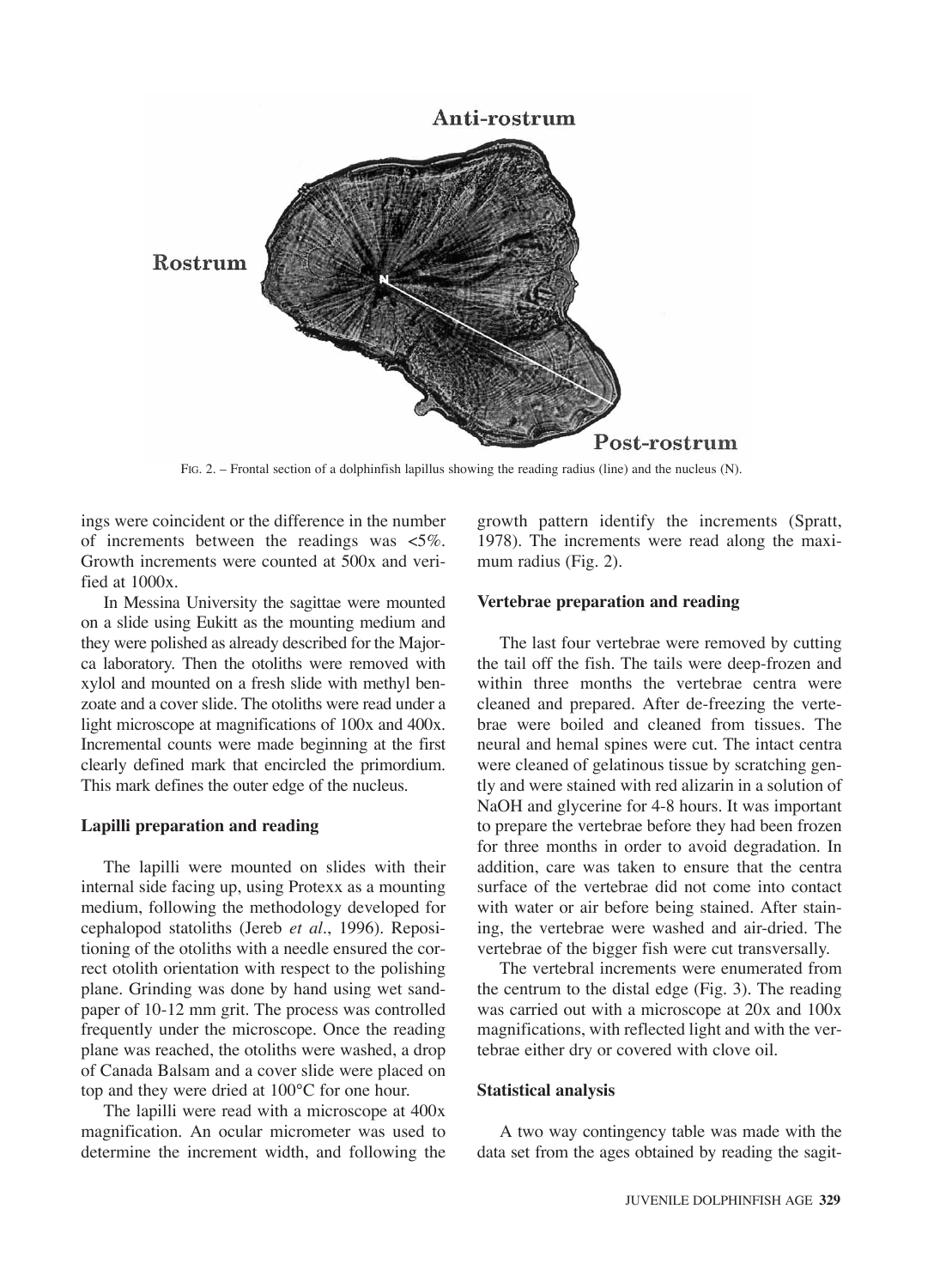

FIG. 3. – Stained dolphinfish vertebra showing the reading radius (R).

tae and vertebrae of the same fish, in order to carry out a symmetry test. A  $χ²$  test was used to determine whether the age differences using the two methods were significant (Hoenig *et al.*, 1995). The ages obtained for different fish using the lapillus and sagitta were compared by sex in relation to fish length.

An indirect comparison method was obtained by backcalculation of hatchdates from the date of capture and the age in days. Comparing these data with the periods of reproduction of dolphinfish in Mediterranean waters (Massutí and Morales-Nin, 1995, 1997) allowed the suitability of the age determination method to be tested.

The von Bertalanffy growth parameters  $(L_{\infty}, k, t_0)$ were estimated from age-length relationships obtained by vertebrae and otolith readings using the FISHPARM programme (Prager *et al.*, 1987). As L<sup>∞</sup> and k are inversely correlated, the growth performance index ( $\Phi$ = 2·logL<sub>∞</sub>+logk) was employed to compare growth rates (Munro and Pauly, 1983).

# **RESULTS**

The *sagittae* of dolphinfish were small relative to fish size. In addition, they were generally butterflyshaped, although they displayed different morphological patterns with ontogenic development. They

had a well-defined rostrum and antirostrum (Fig. 1), which became more pronounced in larger fish. Under the light microscope the otoliths revealed a pattern of alternating light and dark concentric increments surrounding a nucleus, deposited in the earliest stages of development. This central core area was well defined without an accessory nucleus. At around 60 increments from the core, an opaque zone made the enumeration of the increments difficult (Fig. 1). The age range determined from the sagittae in Majorca was 53 to 173 increments for females and 46 to 176 for males, from fish ranging between 16.5 to 58.5 cm FL. In Sicily, the age range was from 41 to 212 for females and 38 to 212 for males, from fish of 17.2 to 72 cm FL.

The lapilli were almond shaped with the core placed towards the anterior part. The increments were clearly differentiated along the maximum growth radius (Fig. 2). The age range obtained from their interpretation was 74 to 135 increments for females and 73 to 136 for males, which corresponded to a length range of between 26 and 53 cm FL.

The vertebral increments appeared clearly (Fig. 3), with a range of increments from 30 to 200 for males and 30 to 199 for females for the same length range as the Sicilian sagittae.

The relationship between FL and the number of increments in the sagittae and vertebrae had a ten-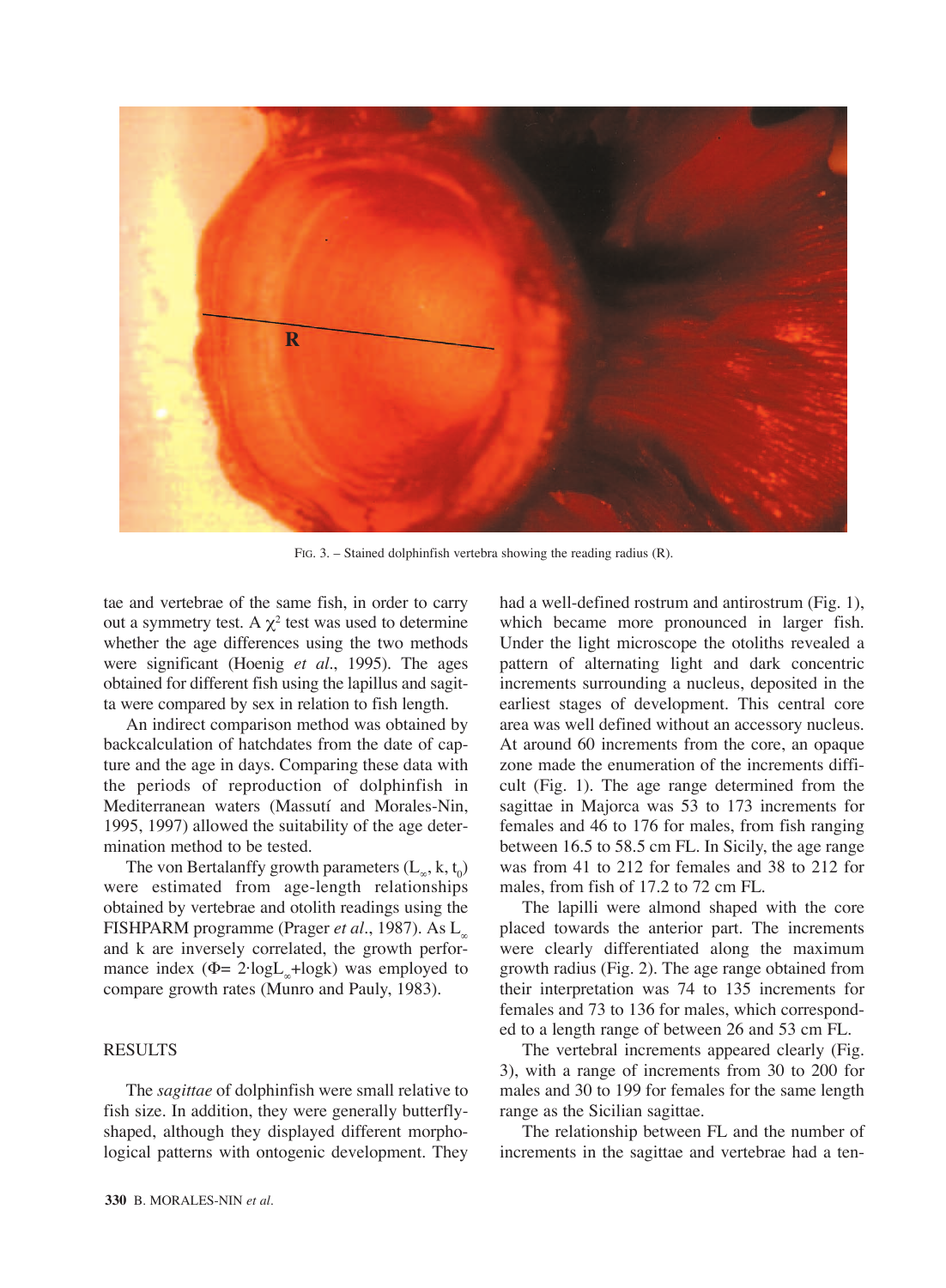

FIG. 4. – Plot of the number of rings in otoliths and vertebrae versus fork length from Sicilian dolphinfish.

dency to show lower ages using vertebrae but an increase in the dispersion values with length (Fig. 4). Sexual dimorphism in relation to growth was also evident.

The symmetry test carried out with the sagittae and vertebrae ages of the same fishes showed clear differences between the two sets of data  $(\gamma < 0.05)$ and for both sexes (Table 2a, b), with the vertebrae giving lower ages than the sagittae. As the daily nature of the increments in the juvenile fish otoliths has been validated (Massutí *et al*., 1999), the vertebrae were considered inadequate for ageing juvenile fish and the remaining tests were performed with otoliths.

The relationship between FL and the number of increments showed concordance between readings for lengths below 45 cm, with a marked increase in the scatter of points in bigger fish (Fig. 5). The increase in dispersion with age was more marked for males than for females.

To determine whether a trend was apparent in the age length relationships, the residuals of the linear plot were analysed (Fig. 6). The residuals showed an



FIG. 5. – Relationship between fork length and the number of increments for both study areas and for sagittae (Majorca and eastern Sicily) and lapilli (western Sicily).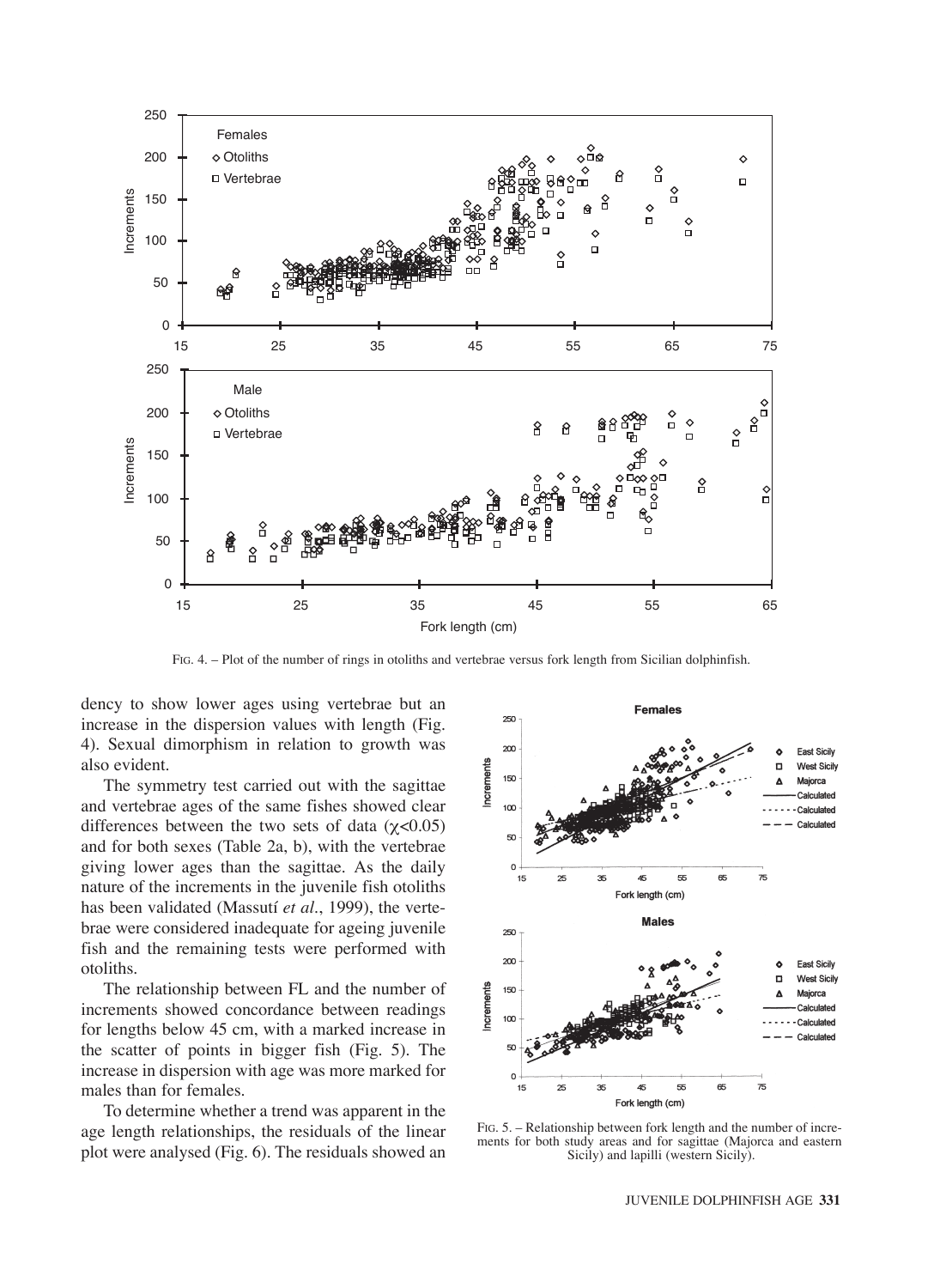



TABLE 3. – Linear relationships and comparison of the slope between the fork length and the number of increments.

| Area             | <b>Sex</b> | Otolith  | Equation                 | $\mathbf n$ | R          |
|------------------|------------|----------|--------------------------|-------------|------------|
| East Sicily (ES) | females    | sagitta  | $y = -41.9129 + 3.4759x$ | 198         | 0.82       |
| West Sicily (WS) | females    | lapillus | $y = 39.2022 + 1.5484x$  | 289         | 0.67       |
| Majorca (M)      | females    | sagitta  | $y = 3.5911 + 2.6700x$   | 73          | 0.79       |
| East Sicily      | males      | sagitta  | $y = -25.1094 + 2.9940x$ | 130         | 0.79       |
| West Sicily      | males      | lapillus | $y = 36.5308 + 1.6031x$  | 142         | 0.61       |
| Majorca          | males      | sagitta  | $y = 7.1979 + 2.4213x$   | 52          | 0.81       |
| Area             | Sex        | b        | Error                    | Variance    | P          |
| WS vs ES         | females    | 3.4759   | 0.1704                   | 0.02903     | < 0.001    |
| WS vs M          | females    | 1.5484   | 0.1014                   | 0.01028     | < 0.001    |
| ES vs M          | females    | 2.67     | 0.2473                   | 0.06116     | < 0.01     |
| WS vs ES         | males      | 2.994    | 0.2082                   | 0.04335     | < 0.001    |
| WS vs M          | males      | 1.6031   | 0.1827                   | 0.03338     | < 0.01     |
| ES vs M          | males      | 2.4213   | 0.2501                   | 0.06255     | $> 0.05**$ |

\*\* not different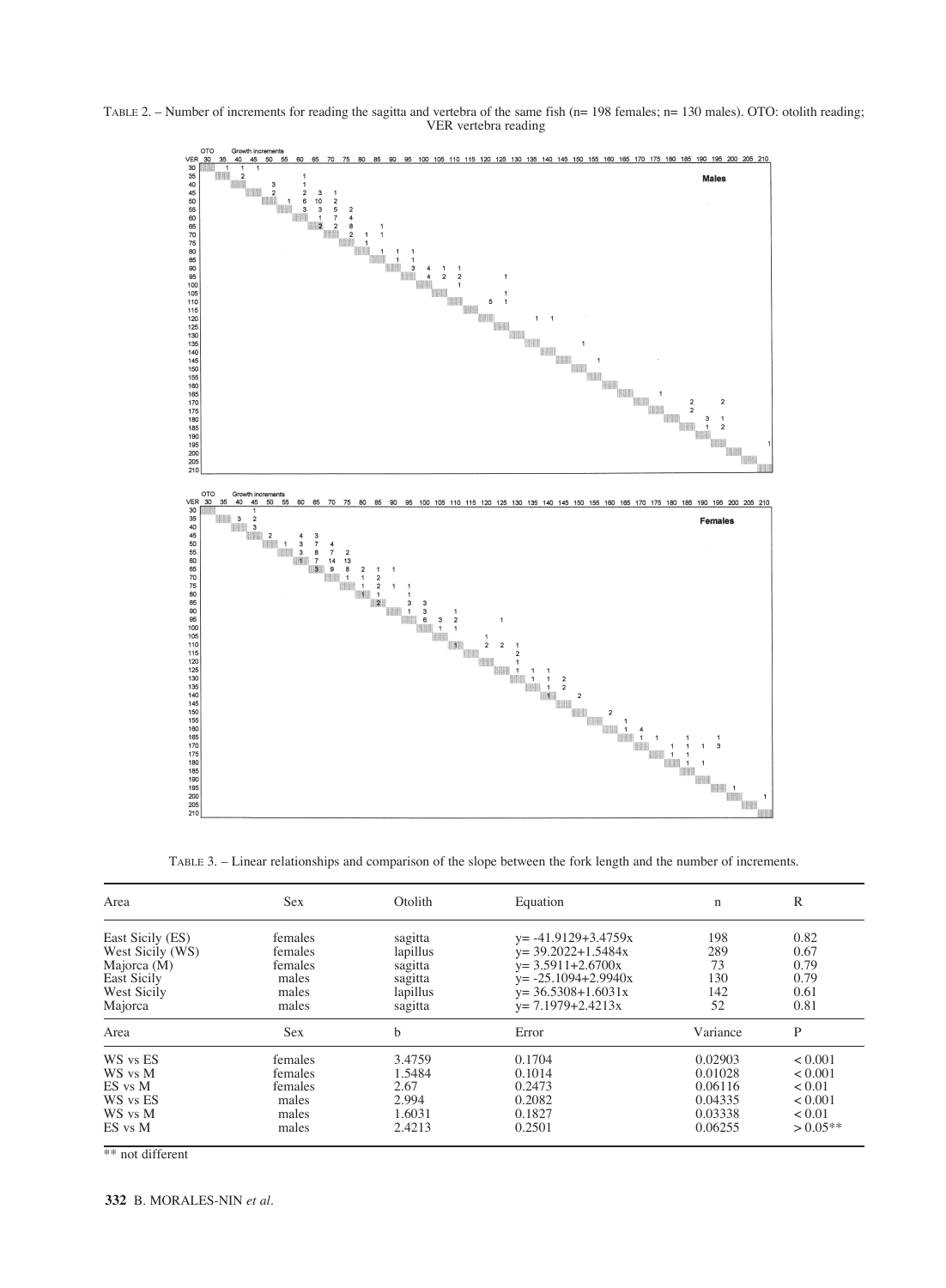

FIG. 6. – Plot of the residuals of the linear relationship of Figure 5.



FIG. 7. – Hatchdate distribution back-calculated from the date of capture and the age determined from sagittae for two areas and methods, and lapilli interpretation. In the x-axis the peak spawning period is indicated (Massutí and Morales-Nin, 1997).

increased scatter with FL and a convex upwards trend, mainly the data from the Messina University. This corresponds well with the residuals of a linear relationship of age-length data following a von Bertalanffy growth model. The comparison of the slopes from the linear regressions between age and FL (Table 3), showed differences between all data sets, except for males from Majorca and East Sicily. The origin ordinate (a) was significant in all data sets, although the correlations were relatively high in all cases.

The age interpretation of juvenile fish using daily growth increments in the otoliths (sagittae and lapilli) was tested for precision. The birth-date distribu-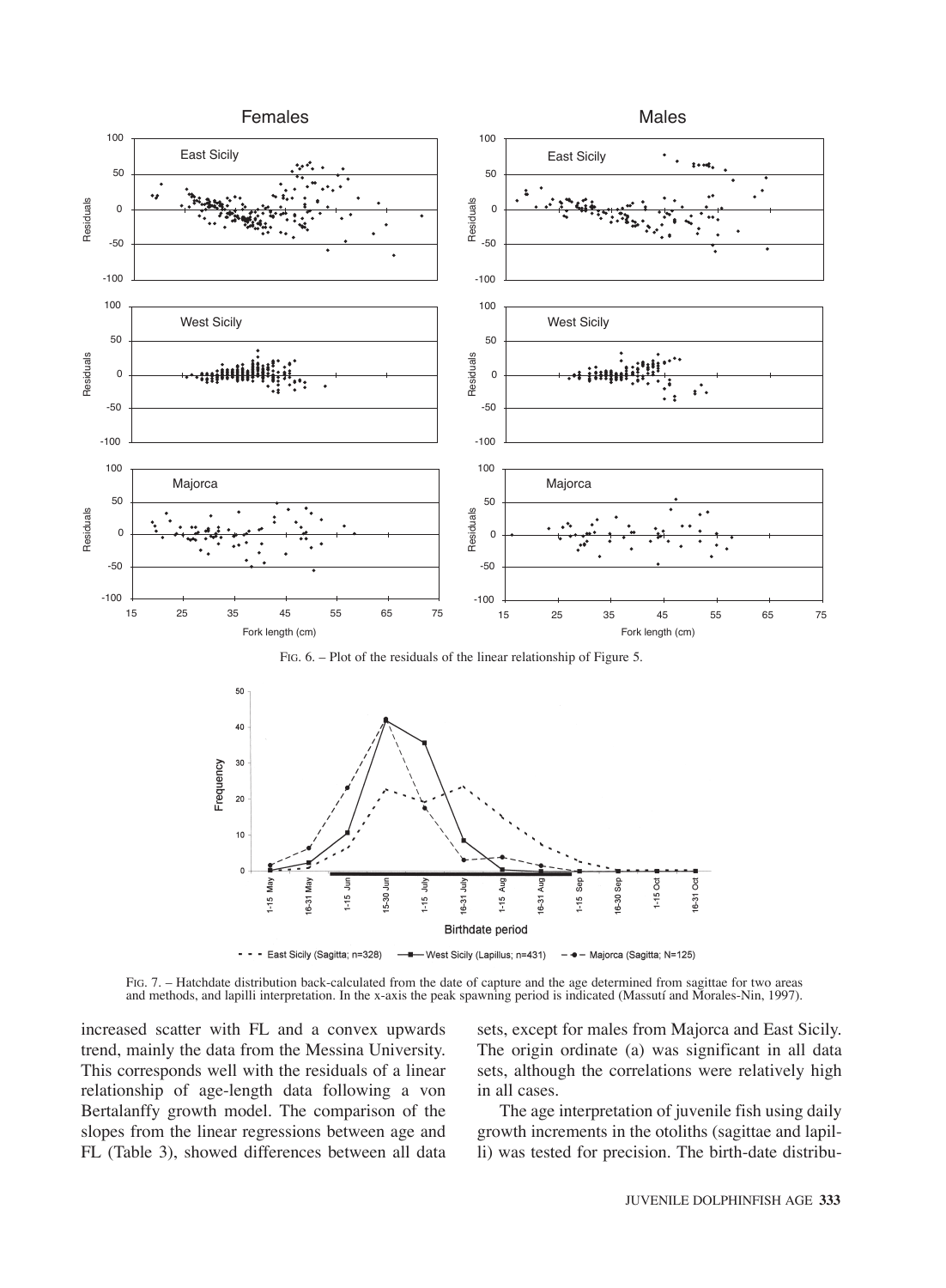

FIG. 8. – Von Bertalanffy growth curves determined for each sex and area.

tion was calculated by subtracting the age in days from the date of capture, since dolphinfish increments are formed from hatching day with daily periodicity (Massutí *et al*., 1999). It showed a long hatching period, with a peak in the second fortnight of June, and a secondary one in the second fortnight of July for Messina University data (Fig. 7).

The growth curves calculated by sex and area showed a good fit (Fig. 8). Although the estimated growth parameters were different between areas (Table 4), the growth performance index was similar, with small differences between areas and sex. However, the growth parameters were only indicative because the age range was only for juvenile age 0 fish.

#### DISCUSSION

The enumeration of growth increments deposited in vertebral centra has been used to age elasmobranchs and tuna. Their annual nature has been validated on sharks (Smith, 1984; Gruber and Stout, 1983), rays (Holden and Vince, 1973) and bluefin tuna (Cayré and Diouf, 1983). The smaller vertebral increments, used in this study to assess dolphinfish age, are apparently laid down with a slightly lower, but significantly different, periodicity than the increments found in the otoliths. This is the first evidence of a higher periodicity than seasonal in the increment formation of vertebrae. Further studies with marked fish

TABLE 4. – Von Bertalanffy growth parameters determined for each area. The standard error of the estimates is between brackets. Φ: growth performance index (Munro and Pauly, 1983).

| Area                                  | $L_{\alpha}$ (cm)                                                                                           | Females<br>K (yr <sup>1</sup> ) | $t_{0}$                                                                                                                        | Φ |
|---------------------------------------|-------------------------------------------------------------------------------------------------------------|---------------------------------|--------------------------------------------------------------------------------------------------------------------------------|---|
| Majorca<br>Eats Sicily<br>West Sicily | 87.75 (61.53)<br>60.84(3.0)<br>48.26 (4.17)                                                                 |                                 | $1.71(2.15) -0.039(0.09)$ 4.121 (0.82)<br>$4.71(0.85)$ $0.015(0.02)$ $4.242(0.13)$<br>$9.94(3.79)$ $0.112(0.03)$ $4.364(0.19)$ |   |
| Parameter                             | $L_{\infty}$ (cm)                                                                                           | Males<br>K (yr <sup>1</sup> )   | $t_{0}$                                                                                                                        | Φ |
| Majorca<br>East Sicily<br>West Sicily | 81.59 (36.79) 2.45 (2.17) 0.007 (0.06) 4.212 (0.56)<br>58.25 (22.18) 4.313 (5.05) 0.016 (0.12) 4.165 (0.61) |                                 | 56.74 (1.75) 7.78 (0.98) 0.068 (0.01) 4.399 (0.09)                                                                             |   |

might allow the periodicity of increment formation to be determined and the feasibility of this method to be verified.

An overwhelming percentage of age and growth studies have used the sagittae, because they are generally the largest of the three otoliths and therefore the easiest to extract and examine (Irie, 1960; Campana and Neilson, 1985; Morales-Nin, 1992). References for the lapillus are not very common in the literature and are related to the age determination of larvae and early development stages of juvenile fish (Bailey and Stehr, 1988; Brothers and McFarland, 1981; David *et al.*, 1994).

Daily increment formation starting on the day of birth has been proved for dolphinfish sagittae using reared and wild fish (Uchiyama *et al.*, 1986; Massutí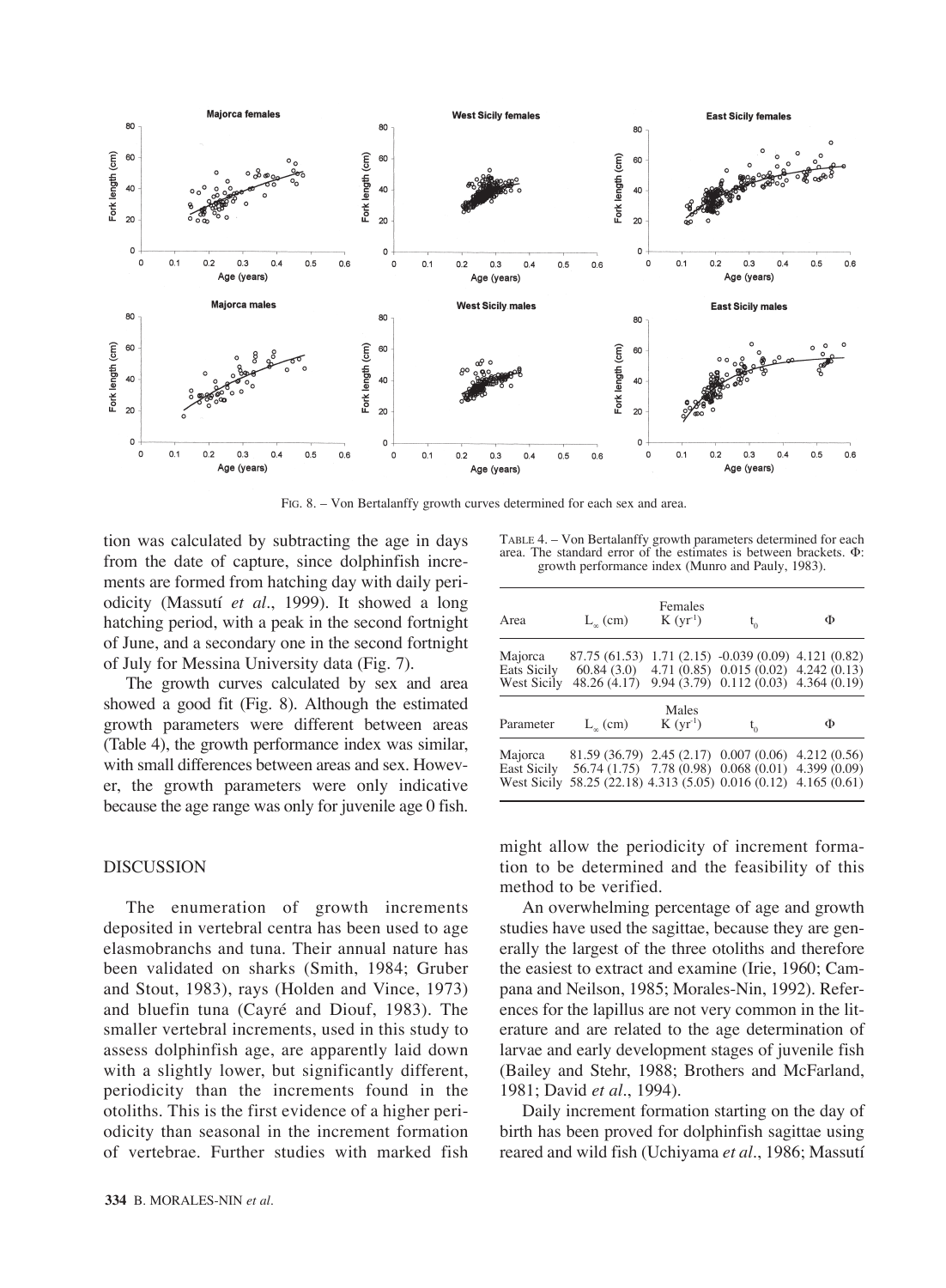*et al.*, 1998). Although the daily nature of increments has been validated on sagittae, the daily periodicity of the increments in the lapillus cannot yet be considered as validated. Also, increment formation starts at different times in the different otoliths (Campana and Neilson, 1985). Thus, ages derived from the lapillus are indicative but a correction factor may be necessary. However, the dispersion of ages determined from the lapilli is smaller. Also, their shape makes it easier to grind and polish them to obtain a suitable section that covers the whole growth of the fish.

Age estimates from sagittae and lapilli were significantly different (paired t-test, P=0.01), except for the sagittae readings of males  $(P>0.05)$ . The differences obtained between age readings could be caused by differences in sagittae and lapilli increment formation. However, the ages in males were the same using both structures. This might indicate some methodological limitation due to the lower magnification used for lapilli reading, because males, which have the higher growth rate, should have thicker increments and the thinnest increments could thus also be detected. Experiments with marked or known-age fish would be necessary to verify this method.

However, the back-calculation of hatchdates provided an indirect validation and indication of the accuracy of ages. The variations between results might be due to changes in the spawning peak or to differential mortality (Massutí *et al.*, 1999). Thus, the hatching distribution can be compared with the spawning period of the species in the area, which is known from adult fish maturity data (Massutí and Morales-Nin, 1995; 1997). The agreement between these hatching dates and the above-mentioned available reproduction data supports the daily ages determined in otoliths from wild juvenile fish.

#### ACKNOWLEDGEMENTS

This work is a result of two projects sponsored by the EU DG XIV (Biological Studies Ref. 94/031 and 95/73). Mr. J. Moranta and Ms. E. Batanero (IMEDEA) are thanked for their help in data analysis and manuscript typing respectively. Dr. R. L. Radtke (University of Hawaii) provided useful advice on otolith preparation and interpretation during a sabbatical visit to IMEDEA, granted by the Spanish Education Ministry, and Dr. C. Rodgers revised the English version of the manuscript.

#### REFERENCES

- Bailey, K.M. and C.L. Stehr. 1988. The effects of feeding periodicity and ration on the rate of increment formation in otoliths of larval walleye pollock *Theragra chalcogramma* (Pallas). *J. Exp. Mar. Bio. Eco.*, 122: 147-161.
- Beardsley, G.L. 1967. Age, growth and reproduction of the dolphin, *Coryphaena hippurus*, in the Straits of Florida. *Copeia*, 1967: 441-451.
- Benetti, D.D., E.S. Iversen and A.C. Ostrowski. 1995. Growth rates of captive dolphin, *Coryphaena hippurus*, in Hawaii. *Fish. Bull.*, 93: 152-157.
- Brothers, E.B. and W.N. McFarland. 1981. Correlations between otolith microstructure, growth and the life history transitions in newly recruited French grunts (*Haemulon flavolineatum* (Desmarest) Haemulidae). *Rapp. Proc.v. I.C.E.S.*, 178: 369-374.
- Cayré, P.M. and T. Diouf. 1983. Estimating age and growth of little tunny, *Euthynnus alletteratus*, off the coast of Senegal, using dorsal fin spines. In: E.D. Prince and L.M. Pulos (eds.), Proceedings of the International Workshop on Age Determination of Oceanic Pelagic Fishes: Tunas, Billfishes and Sharks. *NOAA Tech. Rep. NMFS*, 8: 105-110.
- Campana, S.E. and J.D. Neilson. 1985. Microstructure of fish otoliths. *Can. J. Fish. Aquat. Sci.*, 42: 1014-1032.
- David, A.W., J. Jeffery Isely and C.B. Grimes. 1994. Differences between the sagitta, lapillus, and asteriscus in estimating age and growth in juvenile red drum, *Sciaenops ocellatus. Fish. Bull.*, 92: 509-515.
- Gruber S.H. and R.J. Stout. 1983. Biological materials for the study of age and growth in a tropical marine elasmobranch, the lemon shark *Negaprion brevirostris* (Poey). In: E.D. Prince and L.M. Pulos (eds.), Proceedings of the International Workshop on Age Determination of Oceanic Pelagic Fishes: Tunas, Billfishes and Sharks. *NOAA Tech. Rep. NMFS*, 8: 193-205.
- Hassler, W.W. and W.T. Hogarth. 1977. The growth and culture of dolphin, *Coryphaena hippurus*, in North Carolina. *Aquaculture*, 12: 115-122.
- Hoenig, J.M., M.J. Morgan and C.A. Brown. 1995. Analysing differences between two age determination methods by tests of symmetry. *Can. J. Fish. Aquat. Sci.*, 52: 364-368.
- Holden, M.J. and M.R. Vince. 1973. Age validation studies on the centra of *Raja clavata* using tetracycline. *Cons. Int. Explor. Mer*, 35(1): 13-17.
- Irie, T. 1960. The growth of the fish otoliths. *Jour. Fac. Fish. An. Husb., Hiroshima University*, 3: 202-221.
- Jereb, P., S. Ragonese, A. Arkhipkin, A. Bonanno, M. Gioiello, M. Di Stefano, U. Morara and M. Bascone. – 1996. Sicilian Channel Squid Stocks: *Loligo forbesi* Steenstrup, 1856. Project: MED 93/010 - European Community, DG XIV. Final report.
- Massutí, E. and B. Morales-Nin. 1995. Seasonality and reproduction of dolphinfish (*Coryphaena hippurus*) in the western Mediterranean. *Sci. Mar.*, 59: 357-364.
- Massutí E. and B. Morales-Nin. 1997. Reproductive biology of dolphinfish (*Coryphaena hippurus* L.) off the island of Majorca (western Mediterranean). *Fish. Res.*, 30: 57-65.
- Massutí E., B. Morales-Nin and J. Moranta 1999. Otolith microstructure, age and growth patterns of dolphinfish (*Coryphaena hippurus*) in the western Mediterranean. *Fish. Bull. U. S., 97: 891-899.*
- Morales-Nin, B. 1992. Determination of growth in bony fishes from otolith microstructure. *FAO Fish. Tech. Pap.*, 322: 51 pp.
- Munro, J.L. and D. Pauly, 1983. A simple method for comparing the growth of fishes and invertebrates. *Fishbyte*, 1: 5-6.
- Murray, P.A. 1985. Growth and mortality in the dolphinfish *Coryphaena hippurus* caught off Saint Lucia, W.I. *FAO Fish. Rep.*, 327: 47-153.
- Ostrowski, A.C., C. Brownell and E.O. Duerr. 1989. Growth and feeding rates of juvenile dolphins (*Coryphaena hippurus*) fed a practical diet through growout. *World Aquacult.*, 20: 104-105.
- Oxenford, H.A. and W. Hunte. 1983. Age and growth of dolphin, *Coryphaena hippurus*, as determined by growth increments in otoliths. *Fish. Bull.*, 84: 906-909.
- Prager, M.H., S.B. Saila and C.W. Recksiek. 1987. FISHPARM: A microcomputer program for parameter estimation of non-linear models in fishery science. *Old Dominion University Res. Found. Tech. Rep.*, 87-10: 37 pp.